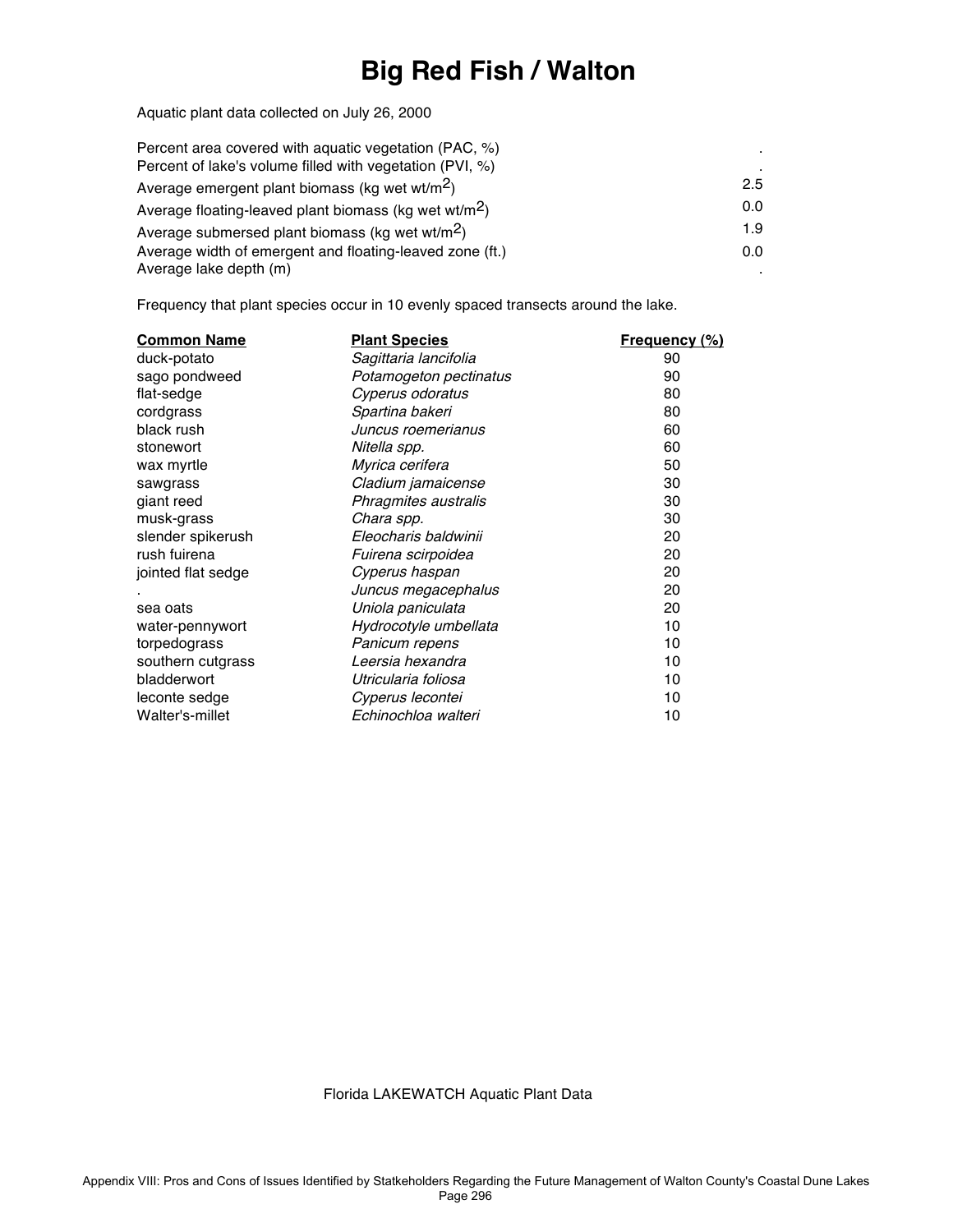### **Camp Creek / Walton**

Aquatic plant data collected on July 27, 2000

| Percent area covered with aguatic vegetation (PAC, %)             |                  |
|-------------------------------------------------------------------|------------------|
| Percent of lake's volume filled with vegetation (PVI, %)          |                  |
| Average emergent plant biomass (kg wet wt/m <sup>2</sup> )        | 3.2 <sub>2</sub> |
| Average floating-leaved plant biomass (kg wet wt/m <sup>2</sup> ) | 0.7              |
| Average submersed plant biomass (kg wet wt/m <sup>2</sup> )       | 12               |
| Average width of emergent and floating-leaved zone (ft.)          | 82.3             |
| Average lake depth (m)                                            |                  |

Frequency that plant species occur in 10 evenly spaced transects around the lake.

| <b>Common Name</b>       | <b>Plant Species</b>      | <u>Frequency (%)</u> |
|--------------------------|---------------------------|----------------------|
| black rush               | Juncus roemerianus        | 80                   |
| duck-potato              | Sagittaria lancifolia     | 70                   |
| fragrant water-lily      | Nymphaea odorata          | 70                   |
| torpedograss             | Panicum repens            | 60                   |
| rush fuirena             | Fuirena scirpoidea        | 60                   |
| sawgrass                 | Cladium jamaicense        | 50                   |
| slender spikerush        | Eleocharis baldwinii      | 40                   |
| cone-spur bladderwort    | Utricularia gibba         | 40                   |
| water-pennywort          | Hydrocotyle umbellata     | 30                   |
| widgeon grass            | Ruppia maritima           | 30                   |
| salt-bush                | Baccharis spp.            | 30                   |
| wax myrtle               | Myrica cerifera           | 30                   |
| tapegrass                | Vallisneria americana     | 20                   |
| leconte sedge            | Cyperus lecontei          | 20                   |
| big rose mallow          | Hibiscus grandiflorus     | 20                   |
| salt marsh fringe rush   | Fimbristylis castanea     | 20                   |
| red ludwigia             | Ludwigia repens           | 10                   |
| bacopa                   | Bacopa monnieri           | 10                   |
| bog-moss                 | Mayaca fluviatilis        | 10                   |
| hatpin                   | Eriocaulon decangulare    | 10                   |
| club-rush                | Eleocharis cellulosa      | 10                   |
|                          | Juncus megacephalus       | 10                   |
| saltmarsh false-foxglove | Agalirus maritima         | 10                   |
| switch grass             | Panicum virgatum          | 10                   |
| sea oats                 | Uniola paniculata         | 10                   |
| Florida reimar grass     | Reimarochloa oligostachya | 10                   |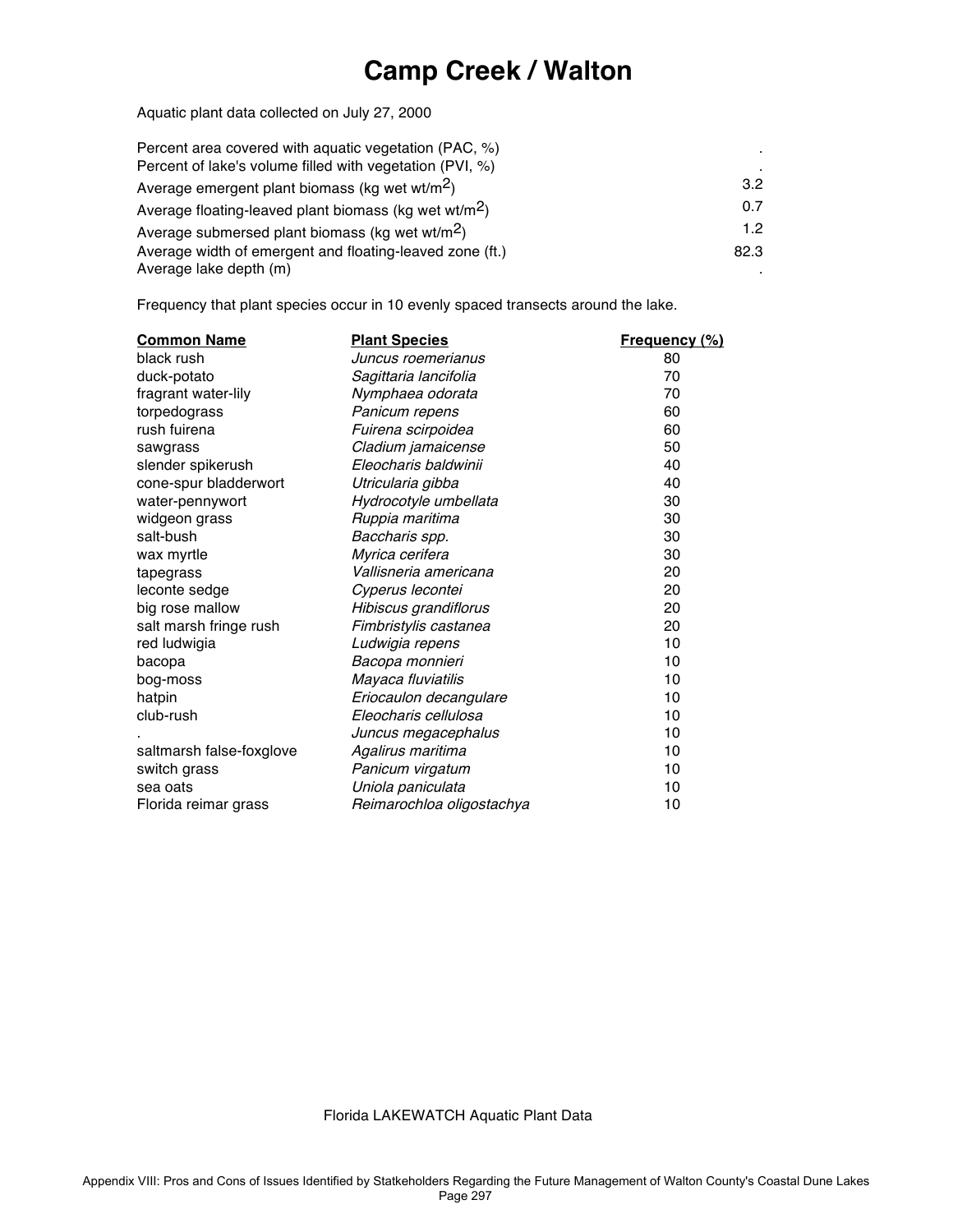#### **Deer / Walton**

Aquatic plant data collected on July 27, 2000

| Percent area covered with aquatic vegetation (PAC, %)             |      |
|-------------------------------------------------------------------|------|
| Percent of lake's volume filled with vegetation (PVI, %)          |      |
| Average emergent plant biomass (kg wet wt/m <sup>2</sup> )        | 22   |
| Average floating-leaved plant biomass (kg wet wt/m <sup>2</sup> ) | 0.8  |
| Average submersed plant biomass (kg wet wt/m <sup>2</sup> )       | 0.7  |
| Average width of emergent and floating-leaved zone (ft.)          | 23.9 |
| Average lake depth (m)                                            |      |

Frequency that plant species occur in 10 evenly spaced transects around the lake.

| <b>Common Name</b>    | <b>Plant Species</b>       | Frequency (%) |
|-----------------------|----------------------------|---------------|
| duck-potato           | Sagittaria lancifolia      | 90            |
| fragrant water-lily   | Nymphaea odorata           | 90            |
| torpedograss          | Panicum repens             | 90            |
| sawgrass              | Cladium jamaicense         | 60            |
| slender spikerush     | Eleocharis baldwinii       | 50            |
| wax myrtle            | Myrica cerifera            | 40            |
| black rush            | Juncus roemerianus         | 40            |
| rush fuirena          | Fuirena scirpoidea         | 40            |
| willow                | Salix spp.                 | 20            |
| stonewort             | Nitella spp.               | 20            |
| St. Johns wort        | Hypericum spp.             | 20            |
| red root              | Lachnanthes caroliniana    | 20            |
| bacopa                | Bacopa monnieri            | 10            |
| water-pennywort       | Hydrocotyle umbellata      | 10            |
| variable-leaf milfoil | Myriophyllum heterophyllum | 10            |
| salt-bush             | Baccharis spp.             | 10            |
| buttonbush            | Cephalanthus occidentalis  | 10            |
| maidencane            | Panicum hemitomon          | 10            |
| Florida bladderwort   | Utricularia floridana      | 10            |
| hatpin                | Eriocaulon decangulare     | 10            |
|                       | Juncus megacephalus        | 10            |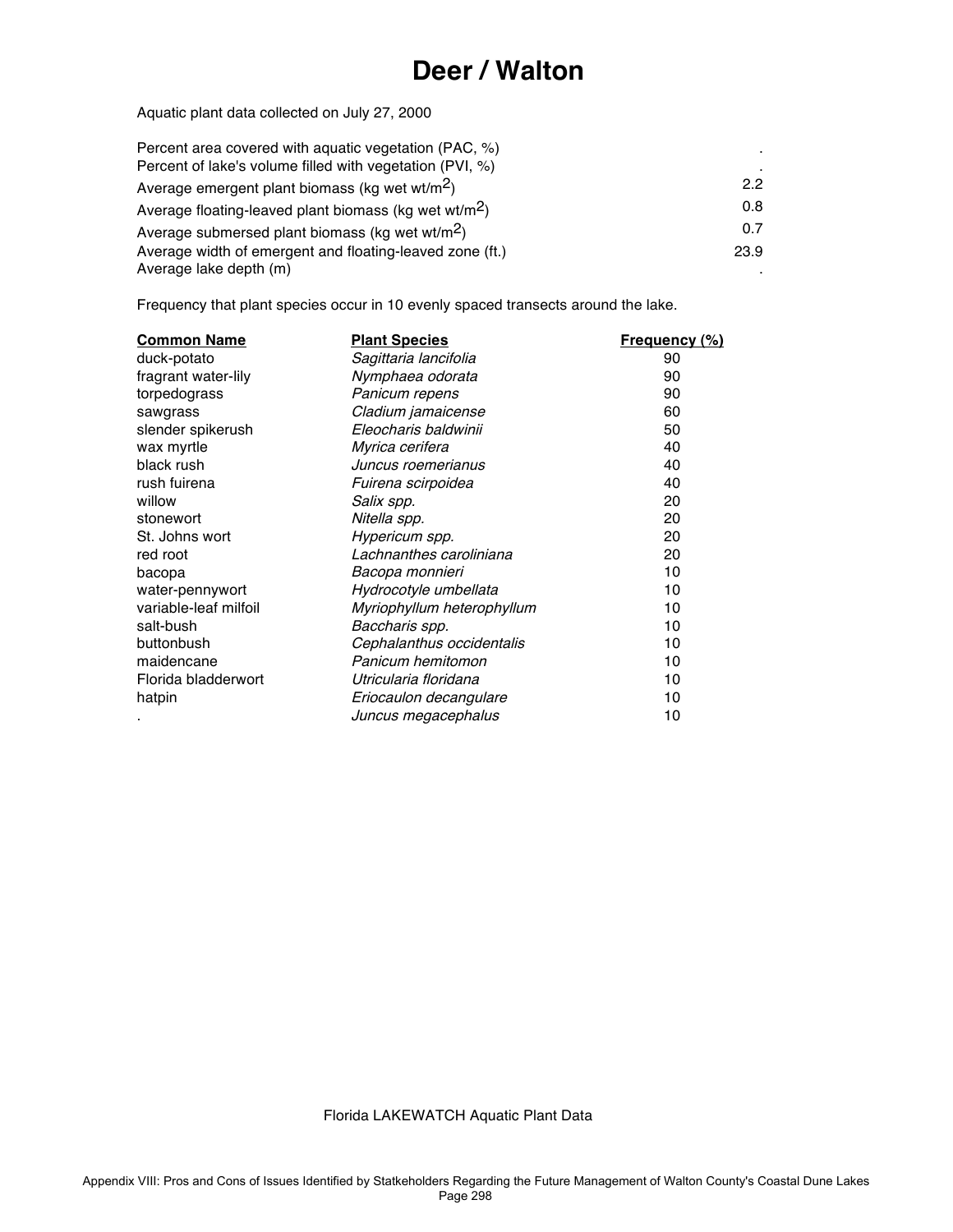# **Eastern / Walton**

Aquatic plant data collected on July 28, 2000

| Percent area covered with aguatic vegetation (PAC, %)             |     |
|-------------------------------------------------------------------|-----|
| Percent of lake's volume filled with vegetation (PVI, %)          |     |
| Average emergent plant biomass (kg wet wt/m <sup>2</sup> )        | 2.0 |
| Average floating-leaved plant biomass (kg wet wt/m <sup>2</sup> ) | 0.0 |
| Average submersed plant biomass (kg wet wt/m <sup>2</sup> )       | 0.4 |
| Average width of emergent and floating-leaved zone (ft.)          | 6.8 |
| Average lake depth (m)                                            |     |

Frequency that plant species occur in 10 evenly spaced transects around the lake.

| <b>Common Name</b>     | <b>Plant Species</b>  | <b>Frequency (%)</b> |
|------------------------|-----------------------|----------------------|
| black rush             | Juncus roemerianus    | 100                  |
| widgeon grass          | Ruppia maritima       | 90                   |
| cordgrass              | Spartina bakeri       | 80                   |
| salt-bush              | Baccharis spp.        | 70                   |
| wax myrtle             | Myrica cerifera       | 50                   |
| water-pennywort        | Hydrocotyle umbellata | 40                   |
| big rose mallow        | Hibiscus grandiflorus | 30                   |
| duck-potato            | Sagittaria lancifolia | 20                   |
| torpedograss           | Panicum repens        | 20                   |
| giant reed             | Phragmites australis  | 20                   |
| green algae            | Chlorphyta            | 20                   |
| tapegrass              | Vallisneria americana | 10                   |
| giant bulrush          | Scirpus californicus  | 10                   |
| rush fuirena           | Fuirena scirpoidea    | 10                   |
| salt marsh fringe rush | Fimbristylis castanea | 10                   |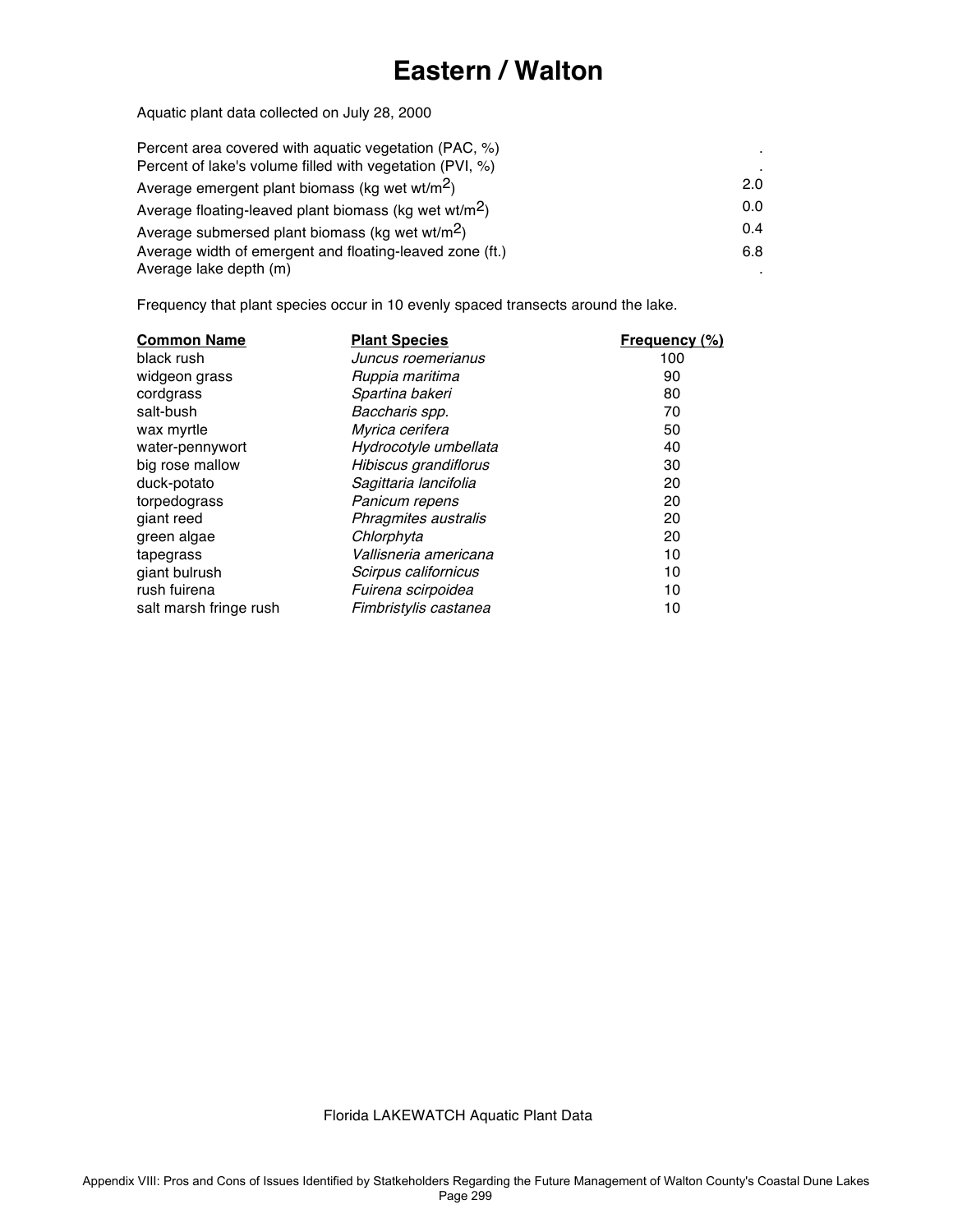# **Grayton / Walton**

Aquatic plant data collected on July 27, 2001

| Percent area covered with aguatic vegetation (PAC, %)             | 0.0         |
|-------------------------------------------------------------------|-------------|
| Percent of lake's volume filled with vegetation (PVI, %)          | 0.0         |
| Average emergent plant biomass (kg wet wt/m <sup>2</sup> )        | 4.1         |
| Average floating-leaved plant biomass (kg wet wt/m <sup>2</sup> ) | $0.0E + 01$ |
| Average submersed plant biomass (kg wet wt/m <sup>2</sup> )       | 0.0         |
| Average width of emergent and floating-leaved zone (ft.)          | 48.2        |
| Average lake depth (m)                                            | 1.8         |

Frequency that plant species occur in 10 evenly spaced transects around the lake.

| <b>Common Name</b>  | <b>Plant Species</b>     | <b>Frequency (%)</b> |
|---------------------|--------------------------|----------------------|
| black rush          | Juncus roemerianus       | 100                  |
| giant reed          | Phragmites australis     | 60                   |
| torpedograss        | Panicum repens           | 50                   |
| sawgrass            | Cladium jamaicense       | 40                   |
| saltwort            | Batis maritima           | 40                   |
| big rose mallow     | Hibiscus grandiflorus    | 30                   |
| fing-rush           | Fimbristylis glausescens | 30                   |
| duck-potato         | Sagittaria lancifolia    | 20                   |
| wax myrtle          | Myrica cerifera          | 20                   |
| annual spikrush     | Eleocharis geniculata    | 20                   |
| fragrant water-lily | Nymphaea odorata         | 10                   |
| water-pennywort     | Hydrocotyle umbellata    | 10                   |
| willow              | Salix spp.               | 10                   |
| giant bulrush       | Scirpus californicus     | 10                   |
| grass family        | Gramineae                | 10                   |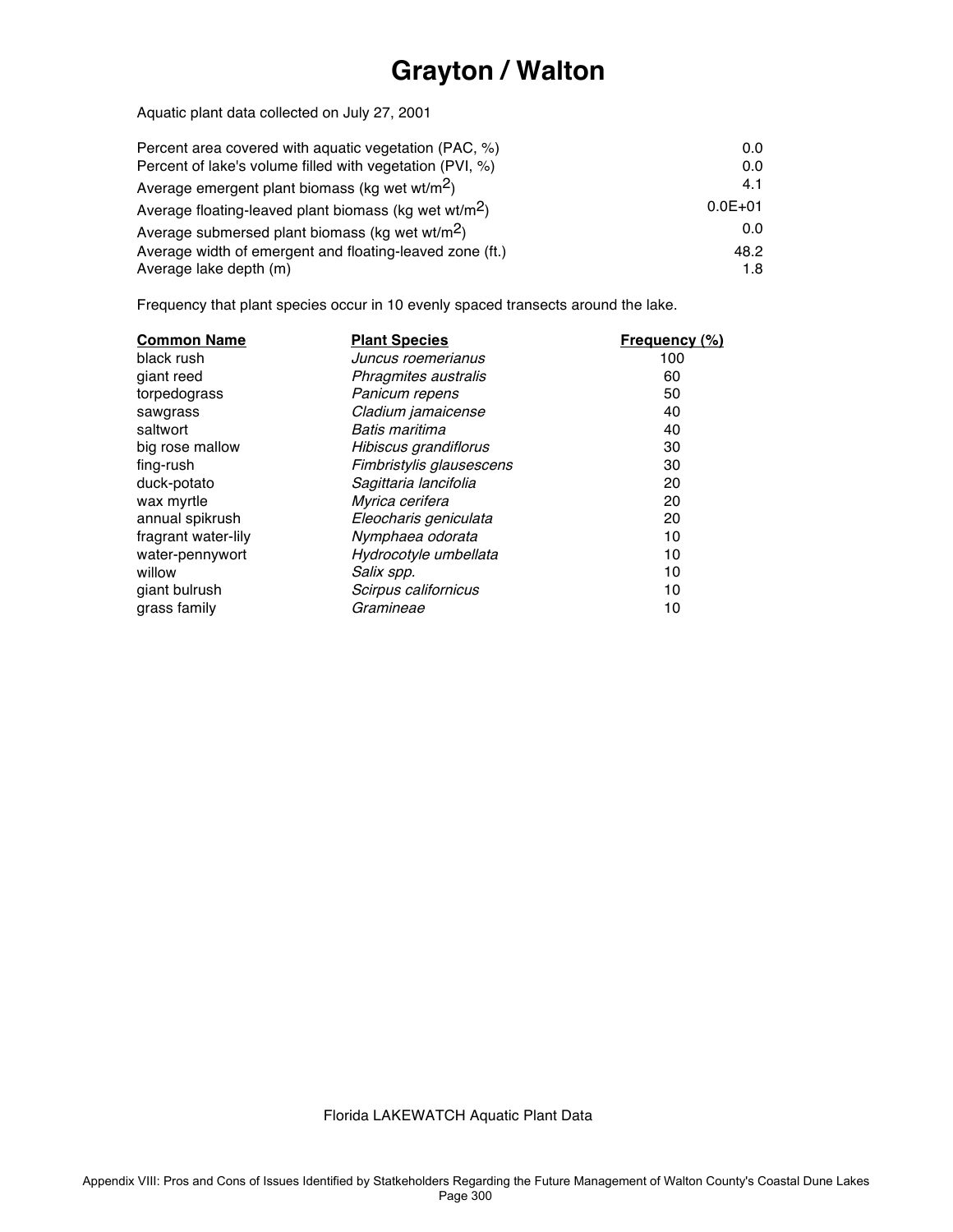### **Western / Walton**

Aquatic plant data collected on July 26, 2001

| Percent area covered with aguatic vegetation (PAC, %)             | 0.0              |
|-------------------------------------------------------------------|------------------|
| Percent of lake's volume filled with vegetation (PVI, %)          | 0.0              |
| Average emergent plant biomass (kg wet wt/m <sup>2</sup> )        | 2.9              |
| Average floating-leaved plant biomass (kg wet wt/m <sup>2</sup> ) | $0.0E + 01$      |
| Average submersed plant biomass (kg wet wt/m <sup>2</sup> )       | 0.2 <sub>0</sub> |
| Average width of emergent and floating-leaved zone (ft.)          | 14.9             |
| Average lake depth (m)                                            | 27               |

Frequency that plant species occur in 10 evenly spaced transects around the lake.

| <b>Common Name</b>  | <b>Plant Species</b>      | <b>Frequency (%)</b> |
|---------------------|---------------------------|----------------------|
| duck-potato         | Sagittaria lancifolia     | 90                   |
| black rush          | Juncus roemerianus        | 90                   |
| grass family        | Gramineae                 | 70                   |
| sawgrass            | Cladium jamaicense        | 50                   |
| tapegrass           | Vallisneria americana     | 30                   |
| fing-rush           | Fimbristylis glausescens  | 30                   |
| cat-tail            | Typha spp.                | 20                   |
| torpedograss        | Panicum repens            | 20                   |
| club-rush           | Eleocharis cellulosa      | 20                   |
| annual spikrush     | Eleocharis geniculata     | 20                   |
| big rose mallow     | Hibiscus grandiflorus     | 20                   |
| fragrant water-lily | Nymphaea odorata          | 10                   |
| water-pennywort     | Hydrocotyle umbellata     | 10                   |
| buttonbush          | Cephalanthus occidentalis | 10                   |
| giant reed          | Phragmites australis      | 10                   |
| musk-grass          | Chara spp.                | 10                   |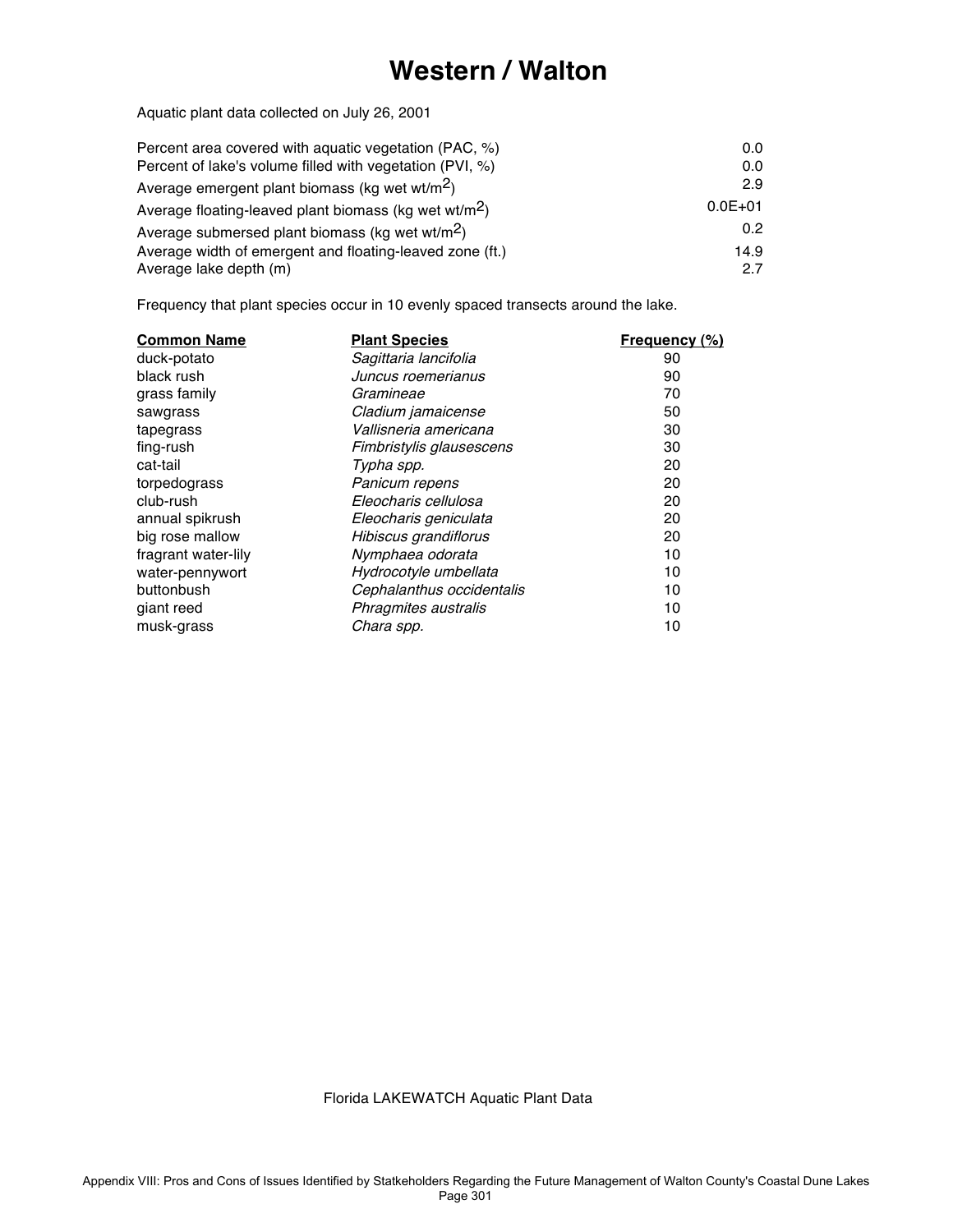#### **Western Northeast / Walton**

Aquatic plant data collected on July 27, 2001

| Percent area covered with aguatic vegetation (PAC, %)             | 36.0 |
|-------------------------------------------------------------------|------|
| Percent of lake's volume filled with vegetation (PVI, %)          | 3.0  |
| Average emergent plant biomass (kg wet wt/m <sup>2</sup> )        | 3.8  |
| Average floating-leaved plant biomass (kg wet wt/m <sup>2</sup> ) | 1.1  |
| Average submersed plant biomass (kg wet wt/m <sup>2</sup> )       | 0.9  |
| Average width of emergent and floating-leaved zone (ft.)          | 38.5 |
| Average lake depth (m)                                            | 1.8  |

Frequency that plant species occur in 10 evenly spaced transects around the lake.

| <b>Common Name</b>  | <b>Plant Species</b>     | <b>Frequency (%)</b> |
|---------------------|--------------------------|----------------------|
| duck-potato         | Sagittaria lancifolia    | 90                   |
| black rush          | Juncus roemerianus       | 80                   |
| fragrant water-lily | Nymphaea odorata         | 70                   |
| tapegrass           | Vallisneria americana    | 70                   |
| sawgrass            | Cladium jamaicense       | 70                   |
| big rose mallow     | Hibiscus grandiflorus    | 50                   |
| cat-tail            | Typha spp.               | 40                   |
| wax myrtle          | Myrica cerifera          | 40                   |
| grass family        | Gramineae                | 30                   |
| club-rush           | Eleocharis cellulosa     | 30                   |
| slender spikerush   | Eleocharis baldwinii     | 20                   |
| salt-bush           | Baccharis spp.           | 20                   |
| giant bulrush       | Scirpus californicus     | 20                   |
| stonewort           | Nitella spp.             | 20                   |
| annual spikrush     | Eleocharis geniculata    | 20                   |
| musk-grass          | Chara spp.               | 10                   |
| rush fuirena        | Fuirena scirpoidea       | 10                   |
| sweetbay            | Magnolia virginiana      | 10                   |
| fing-rush           | Fimbristylis glausescens | 10                   |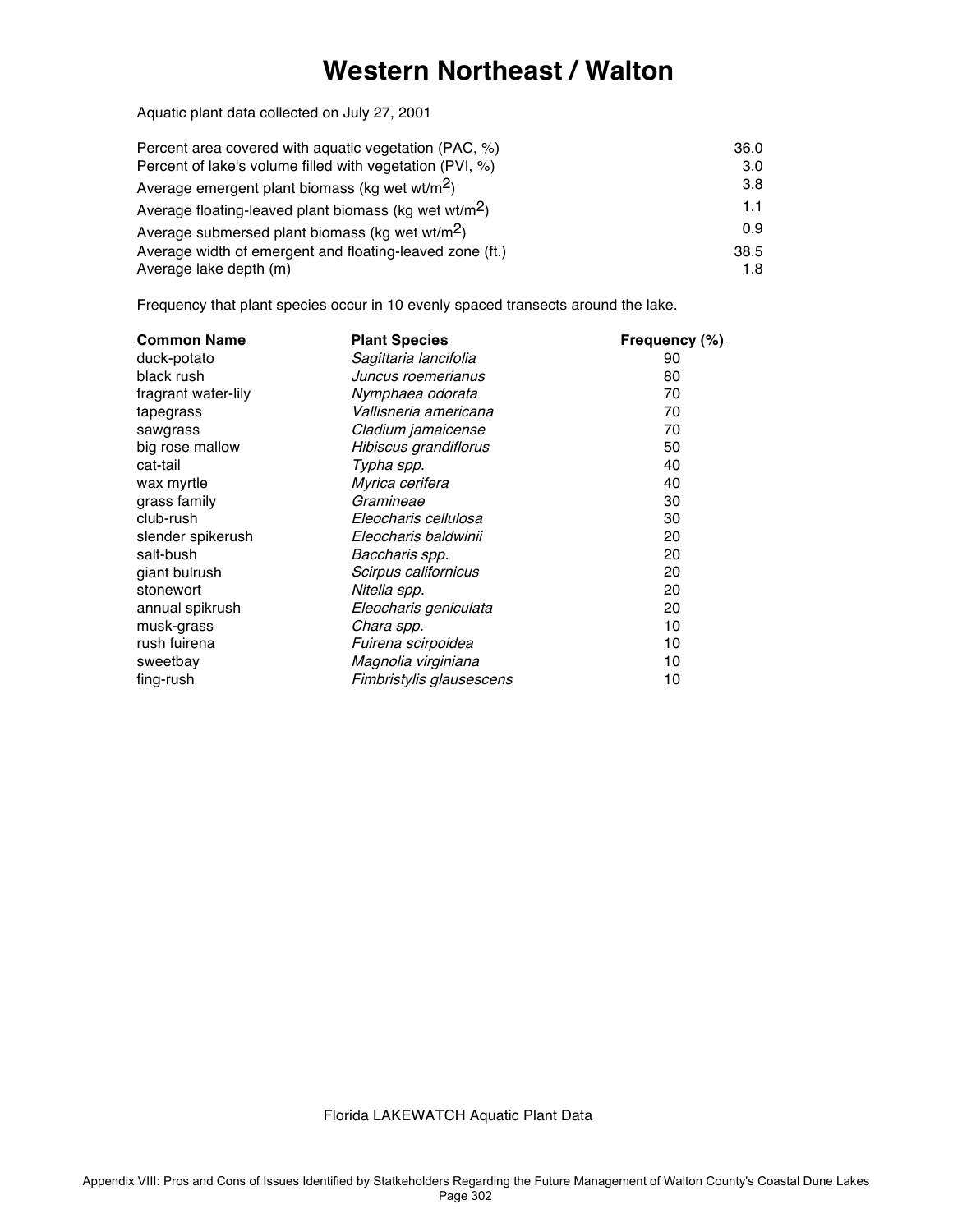# **Eastern / Walton**

Aquatic plant data collected on May 22, 2007

| Percent area covered with aguatic vegetation (PAC, %)             | 41.0 |
|-------------------------------------------------------------------|------|
| Percent of lake's volume filled with vegetation (PVI, %)          | 14.0 |
| Average emergent plant biomass (kg wet wt/m <sup>2</sup> )        | 2.9  |
| Average floating-leaved plant biomass (kg wet wt/m <sup>2</sup> ) | 1.8  |
| Average submersed plant biomass (kg wet wt/m <sup>2</sup> )       | 2.9  |
| Average width of emergent and floating-leaved zone (ft.)          | 19.8 |
| Average lake depth (m)                                            | 1.58 |

Frequency that plant species occur in 10 evenly spaced transects around the lake.

| <b>Common Name</b> | <b>Plant Species</b>  | <b>Frequency (%)</b> |
|--------------------|-----------------------|----------------------|
| black rush         | Juncus roemerianus    | 100                  |
| widgeon grass      | Ruppia maritima       | 100                  |
| smooth cord grass  | Spartina alterniflora | 80                   |
| sawgrass           | Cladium jamaicense    | 50                   |
| torpedograss       | Panicum repens        | 30                   |
| duck-potato        | Sagittaria lancifolia | 30                   |
| salt-bush          | Baccharis spp.        | 20                   |
| rush fuirena       | Fuirena scirpoidea    | 20                   |
| water-pennywort    | Hydrocotyle umbellata | 20                   |
| wax myrtle         | Myrica cerifera       | 20                   |
| giant reed         | Phragmites australis  | 20                   |
| giant bulrush      | Scirpus californicus  | 20                   |
| bacopa             | Bacopa monnieri       | 10                   |
| jointed flat sedge | Cyperus haspan        | 10                   |
| soft rush          | Juncus effusus        | 10                   |
| burhead sedge      | Scirpus cubensis      | 10                   |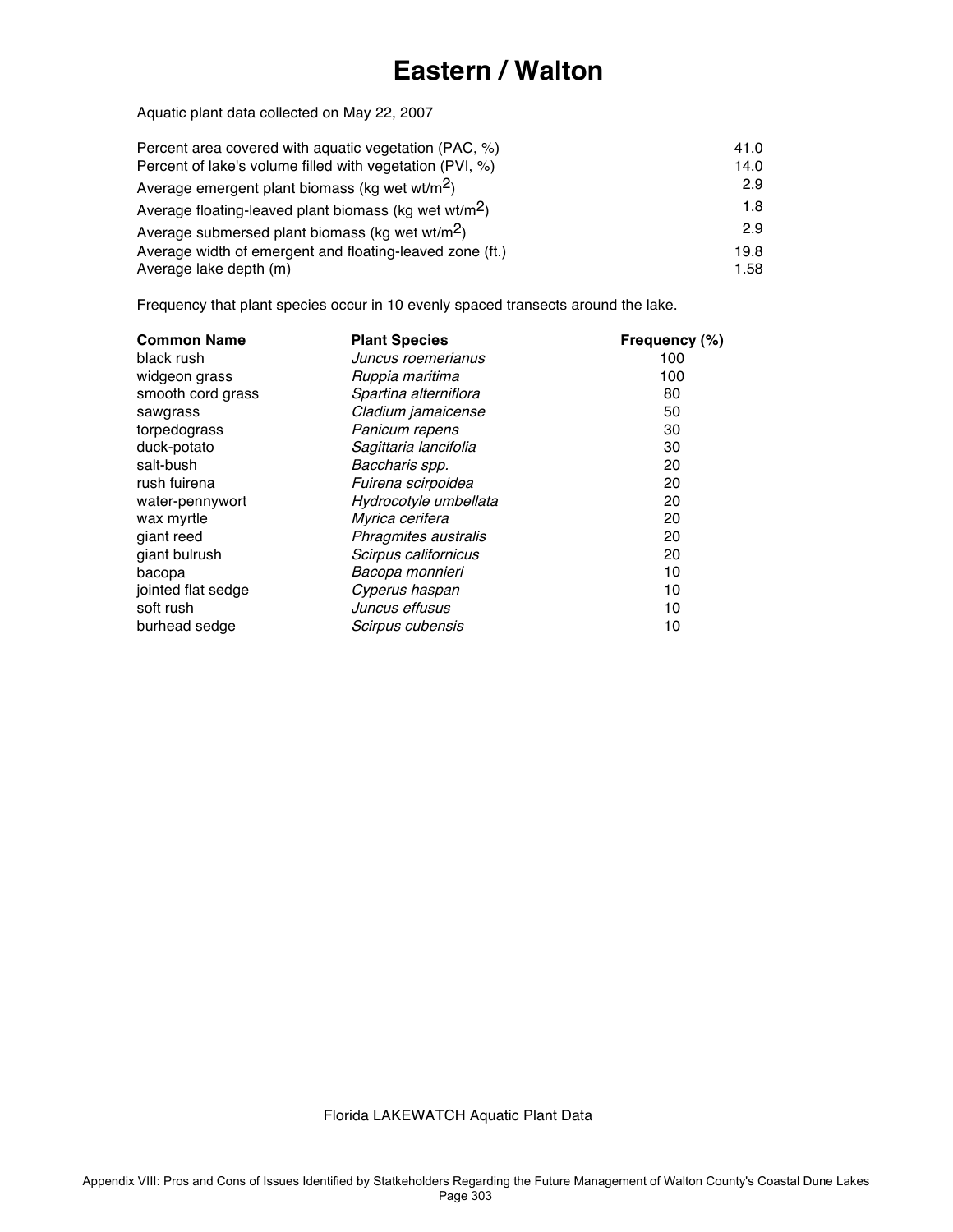# **Oyster / Walton**

Aquatic plant data collected on May 22, 2007

| Percent area covered with aguatic vegetation (PAC, %)             | 13.0  |
|-------------------------------------------------------------------|-------|
| Percent of lake's volume filled with vegetation (PVI, %)          | 2.2   |
| Average emergent plant biomass (kg wet wt/m <sup>2</sup> )        | 18.7  |
| Average floating-leaved plant biomass (kg wet wt/m <sup>2</sup> ) | 0.7   |
| Average submersed plant biomass (kg wet wt/m <sup>2</sup> )       | 0.0   |
| Average width of emergent and floating-leaved zone (ft.)          | 110.0 |
| Average lake depth (m)                                            | 1.43  |

Frequency that plant species occur in 6 evenly spaced transects around the lake.

| <b>Common Name</b>  | <b>Plant Species</b>        | <b>Frequency (%)</b> |
|---------------------|-----------------------------|----------------------|
| torpedograss        | Panicum repens              | 100                  |
| alligator-weed      | Alternanthera philoxeroides | 83                   |
| sawgrass            | Cladium jamaicense          | 83                   |
| black rush          | Juncus roemerianus          | 83                   |
| cat-tail            | Typha spp.                  | 83                   |
| green algae         | Chlorphyta                  | 67                   |
| water-pennywort     | Hydrocotyle umbellata       | 50                   |
| fragrant water-lily | Nymphaea odorata            | 50                   |
| smooth cord grass   | Spartina alterniflora       | 50                   |
| duck-potato         | Sagittaria lancifolia       | 33                   |
| soft stem bulrush   | Scirpus validus             | 33                   |
| milkweed            | Asclepias spp.              | 17                   |
| rush fuirena        | Fuirena scirpoidea          | 17                   |
| common duckweed     | Lemna minor                 | 17                   |
| wax myrtle          | <i>Myrica cerifera</i>      | 17                   |
| mock bishop's weed  | Ptilimnium cappillaceum     | 17                   |
| giant bulrush       | Scirpus californicus        | 17                   |
| zigzag bladderwort  | Utricularia subulata        | 17                   |